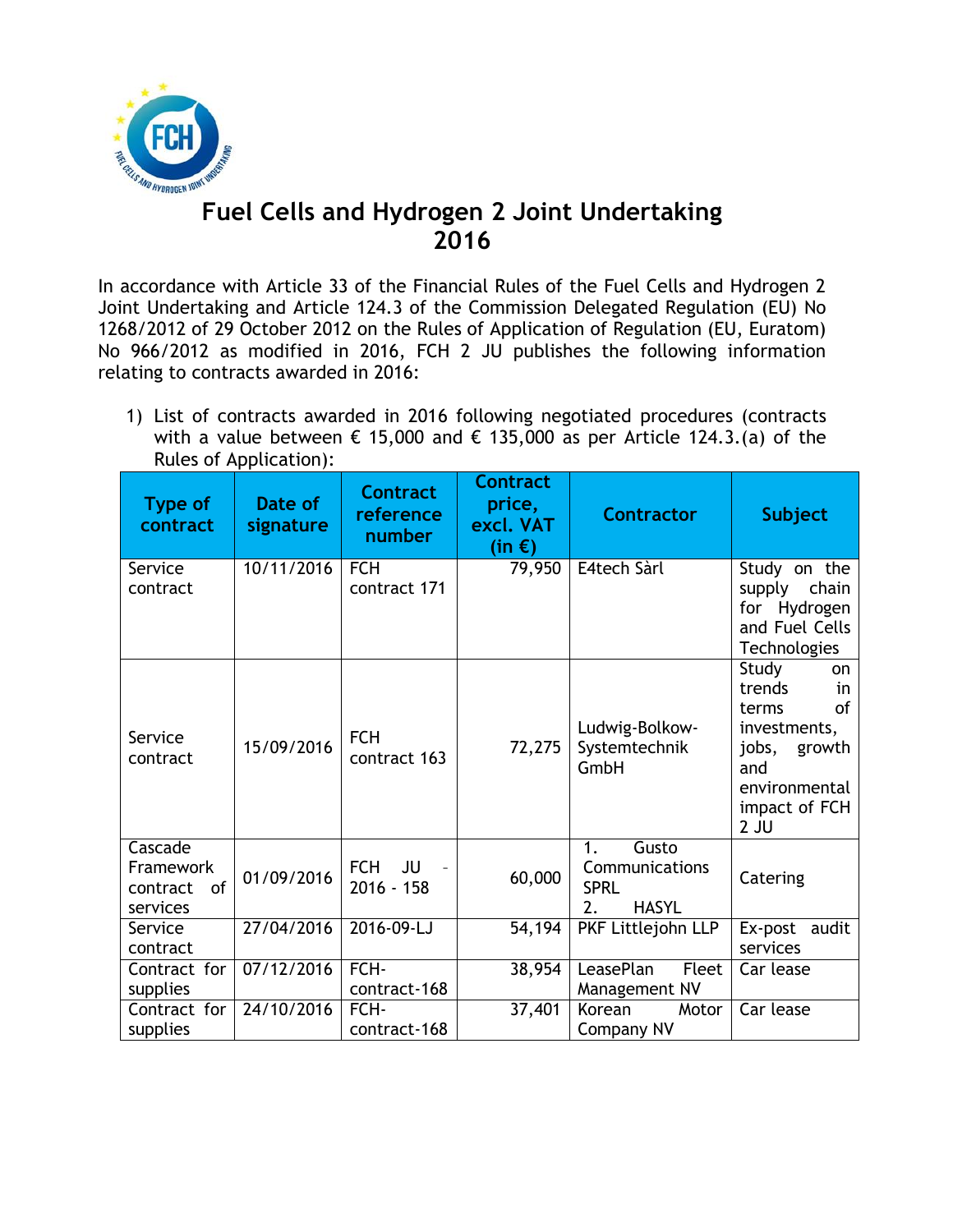2) List of specific contracts awarded in 2016 based on frameworks contracts (as per Article 124.3.(e) of the Rules of Application – the list aggregates information per contractor for the same subject matter in line with the requirement of Article 124.3. of the Rules of Application):

| <b>Type of</b><br>contract | <b>Framework contract reference</b><br>number    | <b>Value in</b><br>$\epsilon$ of<br>specific<br>contracts | <b>Contractor</b>                                                                                                    | <b>Subject</b>                                            |
|----------------------------|--------------------------------------------------|-----------------------------------------------------------|----------------------------------------------------------------------------------------------------------------------|-----------------------------------------------------------|
| Specific<br>contract       | FP7/2013/M1/1                                    | 103,338                                                   | Lubbock<br>Fine,<br>Chartered<br>Equations<br>SAS;<br>Accountants;<br>Domus<br>AG<br>Wirtschaftsprüfungsgesellschaft | Ex-post<br>audit<br>services                              |
| Specific<br>contracts      | RTD-L05-2010-INFORMATION<br><b>PRODUCTS LOT1</b> | 79,420                                                    | <b>RETELL consortium</b>                                                                                             | Communication<br>services                                 |
| Specific<br>contract       | RTD IT/HORIZON 2020-2013-L2-01-01                | 64,743                                                    | Intrasoft International SA and<br><b>SWORD Technologies SA</b>                                                       | IT development                                            |
| Purchase<br>Order          | OIB.DR.2/2012/1171/58/C0/C2(Lot B)               | 60,181                                                    | <b>EUREST</b>                                                                                                        | Catering<br>for<br><b>PRD</b><br><b>SF</b><br>and<br>2016 |
| Specific<br>contract       | 30-CE-0756501                                    | 59,525                                                    | PKF Littlejohn LLP                                                                                                   | Audit on annual<br>accounts<br>οf<br>2016 and 2017        |
| Specific<br>contract       | FP7/2013/M1/3                                    | 29,330                                                    | <b>KPMG AG</b><br>Wirtschaftsprüfungsgesellschaft                                                                    | Ex-post<br>audit<br>services                              |
| Specific<br>contracts      | DI/07210                                         | $\overline{29,002}$                                       | <b>Bechtle AG</b>                                                                                                    | IT services                                               |
| Specific<br>contract       | FP7/2013/M1/2                                    | 19,900                                                    | Ernst & Young sccrl/bcvba                                                                                            | Ex-post<br>audit<br>services                              |
| Specific<br>contract       | DI-07350-00                                      | 12,376                                                    | Systemat Luxembourg PSF SA                                                                                           | <b>IT</b> services                                        |
| Specific<br>contract       | PO/2016-05/A2                                    | 9,063                                                     | <b>TeamWork SARL</b>                                                                                                 | Communication<br>services                                 |
| Specific<br>contract       | DI/07470                                         | 5,497                                                     | <b>Hewlett-Packard SA</b>                                                                                            | IT services                                               |
| Specific<br>contracts      | OIB.DR.2/PO/2013/083/606/C1/L0                   | 5,344                                                     | Créaset S.A.                                                                                                         | Communication<br>services                                 |
| Specific<br>contract       | DI/06940                                         | 1,543                                                     | Getsys consortium                                                                                                    | <b>IT</b> services                                        |
| Purchase<br>order          | DI/07450                                         | 486                                                       | SAP Belgium                                                                                                          | IT services                                               |
| Purchase<br>order          | DI-06840 (MTSII)                                 | 202                                                       | <b>Proximus SA</b>                                                                                                   | <b>IT</b> services                                        |

## i) *Specific contracts under interinstitutional framework contracts*